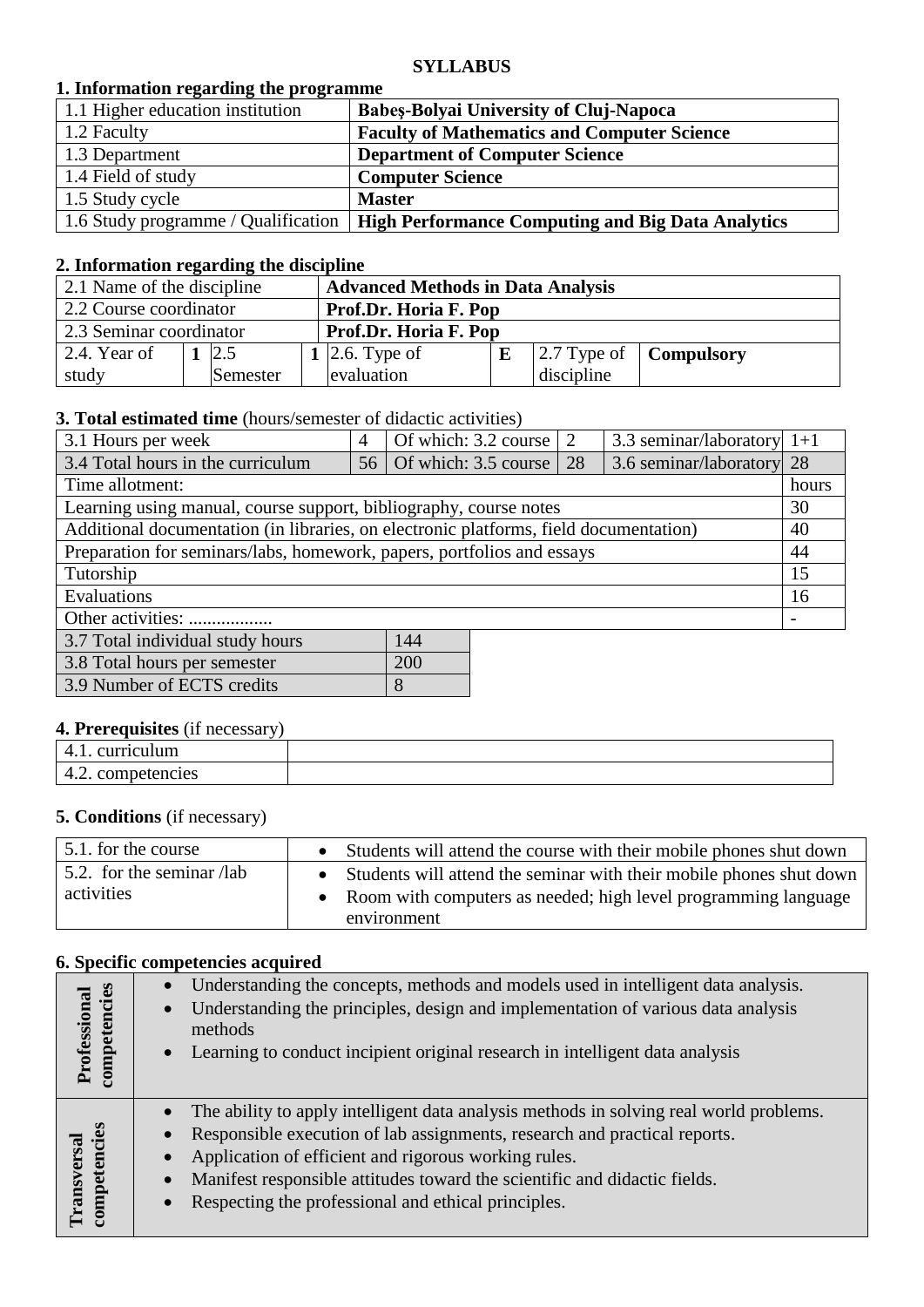# **7. Objectives of the discipline** (outcome of the acquired competencies)

| 7.1 General objective of the  | To introduce the student in advanced methods of data analysis             |
|-------------------------------|---------------------------------------------------------------------------|
| discipline                    |                                                                           |
| 7.2 Specific objective of the | To present the field of intelligent data analysis as a novel research and |
| discipline                    | application domain.                                                       |
|                               | To induce the necessity of intelligent data analysis methods by studying  |
|                               | some relevant practical applications                                      |
|                               | To offer the student the instruments that will allow him/her to develop   |
|                               | different data analysis applications.                                     |

# **8. Content**

| 8.1 Course                                        | Teaching methods                  | Remarks |
|---------------------------------------------------|-----------------------------------|---------|
| Week 1: Administration and organization           | Interactive exposure<br>$\bullet$ |         |
|                                                   | Explanation<br>$\bullet$          |         |
|                                                   | Conversation                      |         |
| Week 2: Introduction                              | Interactive exposure<br>$\bullet$ |         |
| Reference: [Han, ch. 1], [Mitchell, ch. 1]        | Explanation<br>$\bullet$          |         |
|                                                   | Conversation                      |         |
|                                                   | Didactical demonstration          |         |
| Week 3: Introduction to Fuzzy sets                | Interactive exposure<br>٠         |         |
| Reference: [Klir, ch. 2, 3]                       | Explanation                       |         |
|                                                   | Conversation                      |         |
|                                                   | • Didactical demonstration        |         |
| Week 4: Fuzzy logic, fuzzy reasoning              | Interactive exposure<br>$\bullet$ |         |
| Reference: [Klir, ch. 8, 10]                      | Explanation<br>٠                  |         |
|                                                   | Conversation                      |         |
|                                                   | • Didactical demonstration        |         |
| Week 5: Fuzzy control systems                     | Interactive exposure<br>٠         |         |
| Reference: [Klir, ch. 12]                         | Explanation<br>٠                  |         |
|                                                   | Conversation                      |         |
|                                                   | Didactical demonstration<br>٠     |         |
| Week 6: Introduction to Rough sets                | • Interactive exposure            |         |
| Reference: [Pawlak]                               | Explanation<br>٠                  |         |
|                                                   | Conversation                      |         |
|                                                   | Didactical demonstration          |         |
| Week 7: Applications of Rough sets                | Interactive exposure<br>$\bullet$ |         |
| Reference: [Ye, ch. 1], [5, ch. 3]                | Explanation                       |         |
|                                                   | Conversation                      |         |
|                                                   | Didactical demonstration          |         |
| Week 8, 9: Fuzzy Clustering                       | • Interactive exposure            |         |
| Reference: [Han, ch. 7], [Ye, ch. 10]             | Explanation<br>٠                  |         |
|                                                   | • Conversation                    |         |
|                                                   | Didactical demonstration          |         |
| Week 10, 11: Multivariate analysis                | Interactive exposure<br>٠         |         |
| Reference: [Ye, ch. 7, 8]                         | Explanation<br>٠                  |         |
|                                                   | Conversation<br>٠                 |         |
|                                                   | Didactical demonstration          |         |
| Week 12: Feature extraction, Performance analysis | Interactive exposure<br>٠         |         |
| Reference: [Ye, ch. 16, 17]                       | Explanation<br>٠                  |         |
|                                                   | Conversation                      |         |
|                                                   | Didactical demonstration          |         |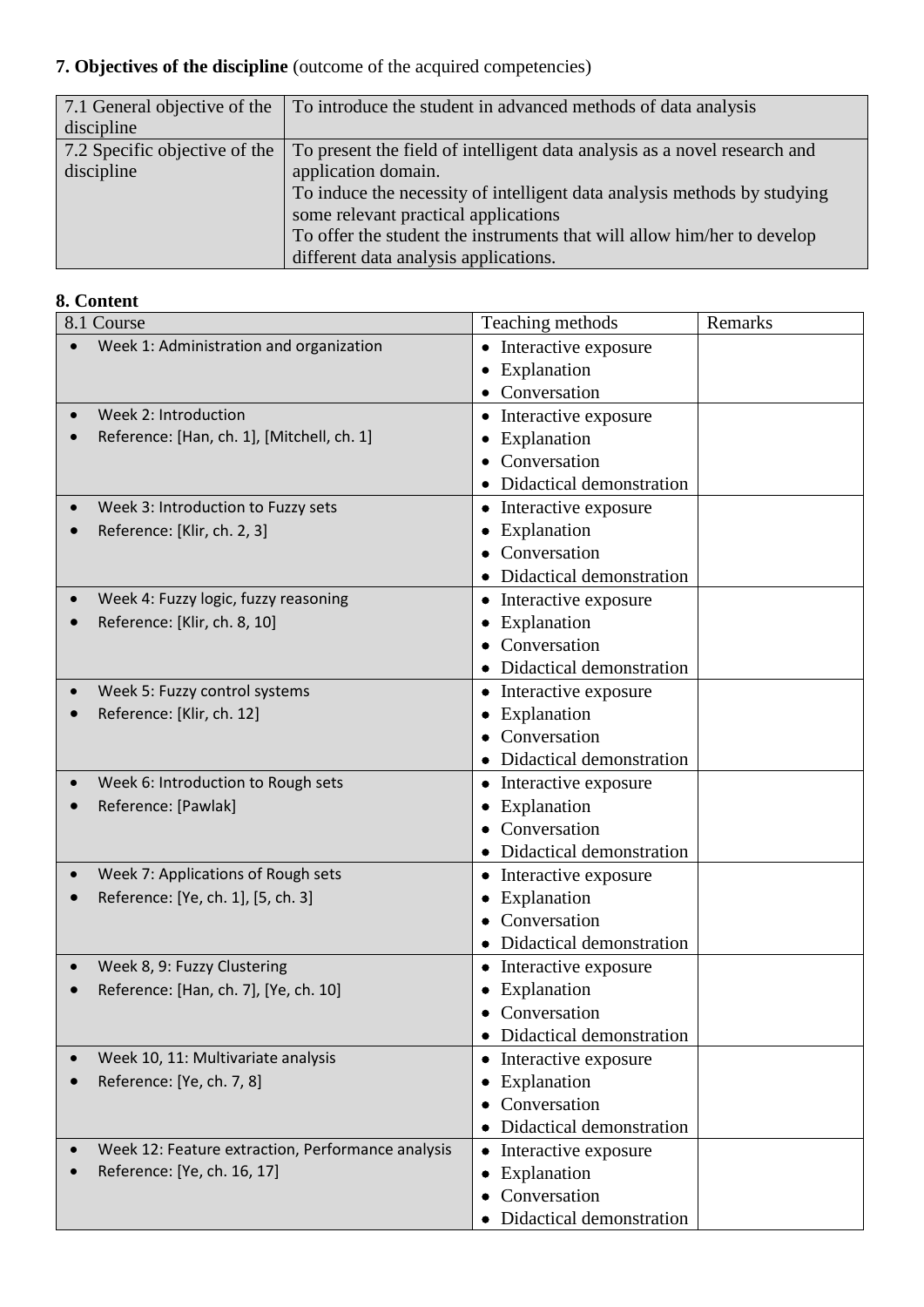| Week 13, 14: Applications of data analysis                                      | • Interactive exposure   |         |
|---------------------------------------------------------------------------------|--------------------------|---------|
| Reference: [Ye, ch. 21, 24, 27], [Han, ch. 10, 11]                              | Conversation             |         |
|                                                                                 | Didactical demonstration |         |
| <b>Bibliography</b>                                                             |                          |         |
| J. Han, M. Kamber, Data Mining: Concepts and Techniques, Academic Press, 2001   |                          |         |
| G.J. Klir, B. Yuan, Fuzzy Sets and Fuzzy Logic, Prentice Hall, 1995             |                          |         |
| T. Mitchell, Machine Learning, McGraw Hill, 1996                                |                          |         |
| Z. Pawlak, Rough Sets, Polish Academy of Sciences, Gliwice, 2004                |                          |         |
| N. Ye, The Handbook of Data Mining, Lawrence Elbaum Associates Publishers, 2003 |                          |         |
| 8.2 Seminar / laboratory                                                        | Teaching methods         | Remarks |
| 1. Administration. Survey of the sources of                                     | Interactive exposure     |         |
| information available on Internet and Intranet.                                 | Explanation              |         |
| Chosing the paper topics and scheduling the                                     | Conversation             |         |
| presentations.                                                                  |                          |         |
| 2-3. Delivery of theoretical report                                             | Interactive exposure     |         |
|                                                                                 | Explanation              |         |
|                                                                                 | Conversation             |         |
| 4-5. Delivery of experimental report                                            | • Interactive exposure   |         |
|                                                                                 | Explanation              |         |
|                                                                                 | Conversation             |         |
| 6-7. Delivery of software project                                               | Interactive exposure     |         |
|                                                                                 | Explanation              |         |
|                                                                                 | Conversation             |         |
| <b>Bibliography</b>                                                             |                          |         |
|                                                                                 |                          |         |

J. Han, M. Kamber, Data Mining: Concepts and Techniques, Academic Press, 2001

G.J. Klir, B. Yuan, Fuzzy Sets and Fuzzy Logic, Prentice Hall, 1995

T. Mitchell, Machine Learning, McGraw Hill, 1996

Z. Pawlak, Rough Sets, Polish Academy of Sciences, Gliwice, 2004

N. Ye, The Handbook of Data Mining, Lawrence Elbaum Associates Publishers, 2003

#### **9. Corroborating the content of the discipline with the expectations of the epistemic community, professional associations and representative employers within the field of the program**

The content of the discipline is consistent with the similar disciplines from other romanian universities and universities from abroad, as well as with the requirements that potential employers would have in the intelligent data analysis field.

## **10. Evaluation**

| Type of activity | 10.1 Evaluation criteria                                                                                                                               | 10.2 Evaluation methods                                                                                 | 10.3 Share in the<br>grade (%) |
|------------------|--------------------------------------------------------------------------------------------------------------------------------------------------------|---------------------------------------------------------------------------------------------------------|--------------------------------|
| 10.4 Course      | The correctness and<br>completeness of the<br>accumulated knowledge.                                                                                   | Written exam (in the<br>regular session)                                                                | 30%                            |
|                  | A theoretical research<br>report on a data analysis<br>method or topic, based on<br>some recent research<br>papers should be prepared<br>and presented | Evaluation of the research<br>report (a written paper of<br>about 10 pages and an oral<br>presentation) | 15%                            |
| 10.5 Seminar/lab | Class activity                                                                                                                                         | Grade awarded pro rata                                                                                  | 20%                            |
| activities       | An experimental research<br>report on a data analysis<br>method or topic, based on<br>some recent research                                             | Evaluation of the research<br>report (a written paper of<br>about 10 pages and an oral<br>presentation) | 15%                            |